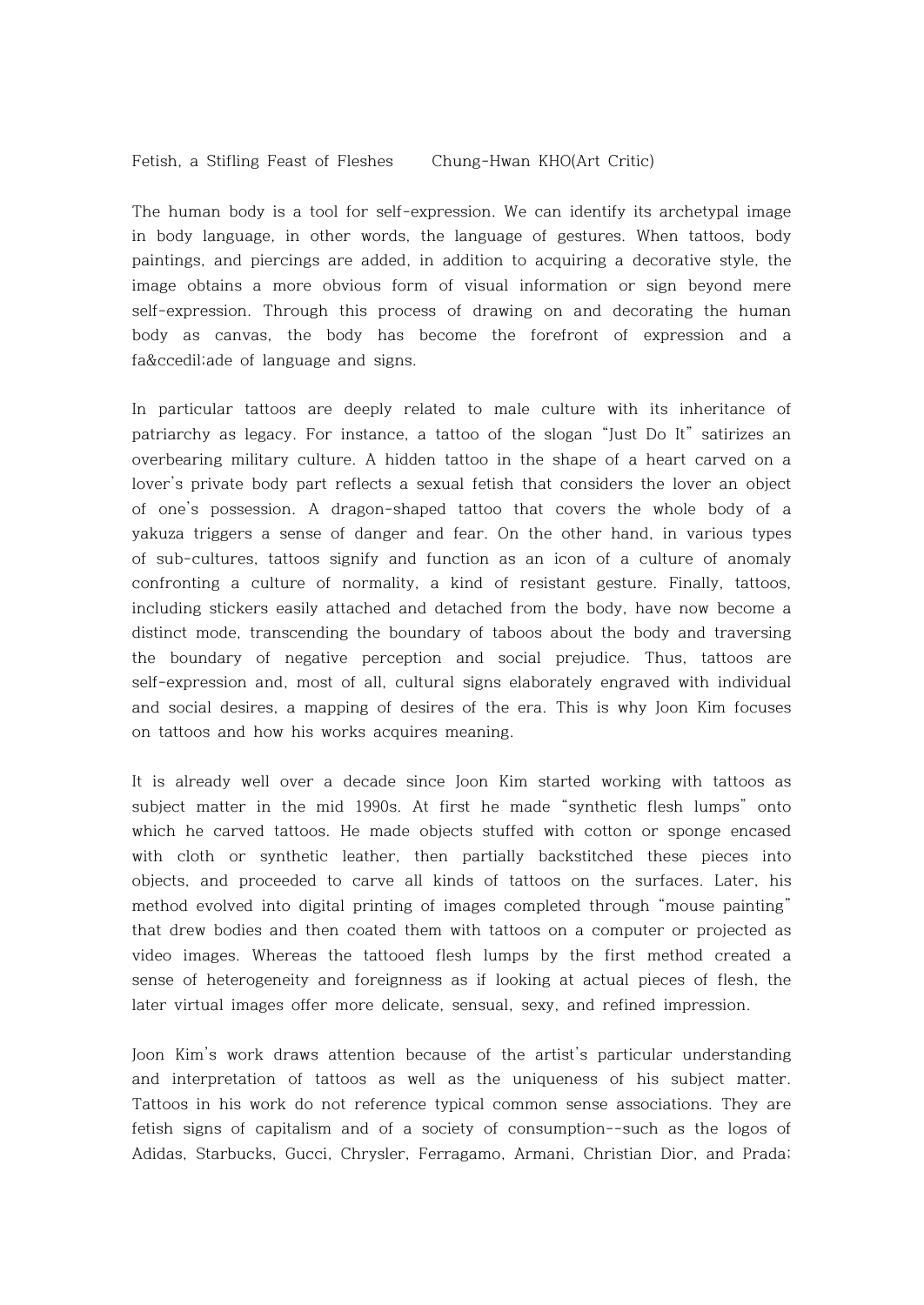individual and collective ideologies and faiths like that of the Red Devils or a particular political party; tastes of a sub-culture reflected in a fan club like that for Jimi Hendrix; and childhood memories reflected in comic books like Superman. Each of us is imprinted with conscientized (meaning "made aware of important social and political issues") tattoos acculturated to certain faiths, signs, and tastes. These tattoos indicate desires of the individual, the collective, and of the era. The artist regards the desires that dominate people's consciousness, and sometimes even permeate their unconscious, as a kind of conscientized and socialized tattoo.

Conscientized tattoos refer to what has been cemented as consciousness. Here, tattoos externalize consciousness, in other words, embody its material form. When desires are mounted on our consciousness, both become objects. For example, the sentence, "I desire Ferragamo" means that I, my consciousness, my body desires Ferragamo. Therefore, the material form of such desires leaves their vivid marks on my body, as well as on my consciousness. Fetishism, in other words, is materialization of non-materials. What I desire is elaborately carved onto my body. Kim's delicate, lifelike images on 3D digital prints effectively, persuasively, and vividly illustrate the tattoo of desires and their social contexts elaborately carved onto my body.

Desires toward Ferragamo are engraved on the body through the brand's own logo and design, and further transcribed onto the skin with its innate texture. Therefore my body itself transforms into a Ferragamo and is displayed like a product. My whole identity becomes Ferragamo. The fabricated body in the artist's works is more elegant and attractive than a real body due to the very non-humanization or dehumanization process wherein humans and their individuality are transformed into products. Naturally, products are always more attractive than reality, and images are always more refined than reality. Capitalism's scheme is focused on the commercialization and image creation of the world and it is perhaps natural for such a world to be alluring. In actuality, the shadow of decadence always wavers before one's eyes, but products do not have such shadows. Perhaps the plot of capitalism is to erase such shadows, and to that effect capitalism may be based on a fantasy industry. Bodies depicted as images and virtual flesh that diffuse desires and acquire attractive goods imply the artist's response to this fantastic, virtual, and, most of all, inhumane and post-human reality.

Desires are seductive, and in discussing the mechanisms of seduction, the sexual fetish deserves mention. Joon Kim's work suggestive of such fetishes is the Bubble Series, which is produced in both digital print and video formats. This series shows the dualism or ambivalence of desire, or sexual fetish. The respective colors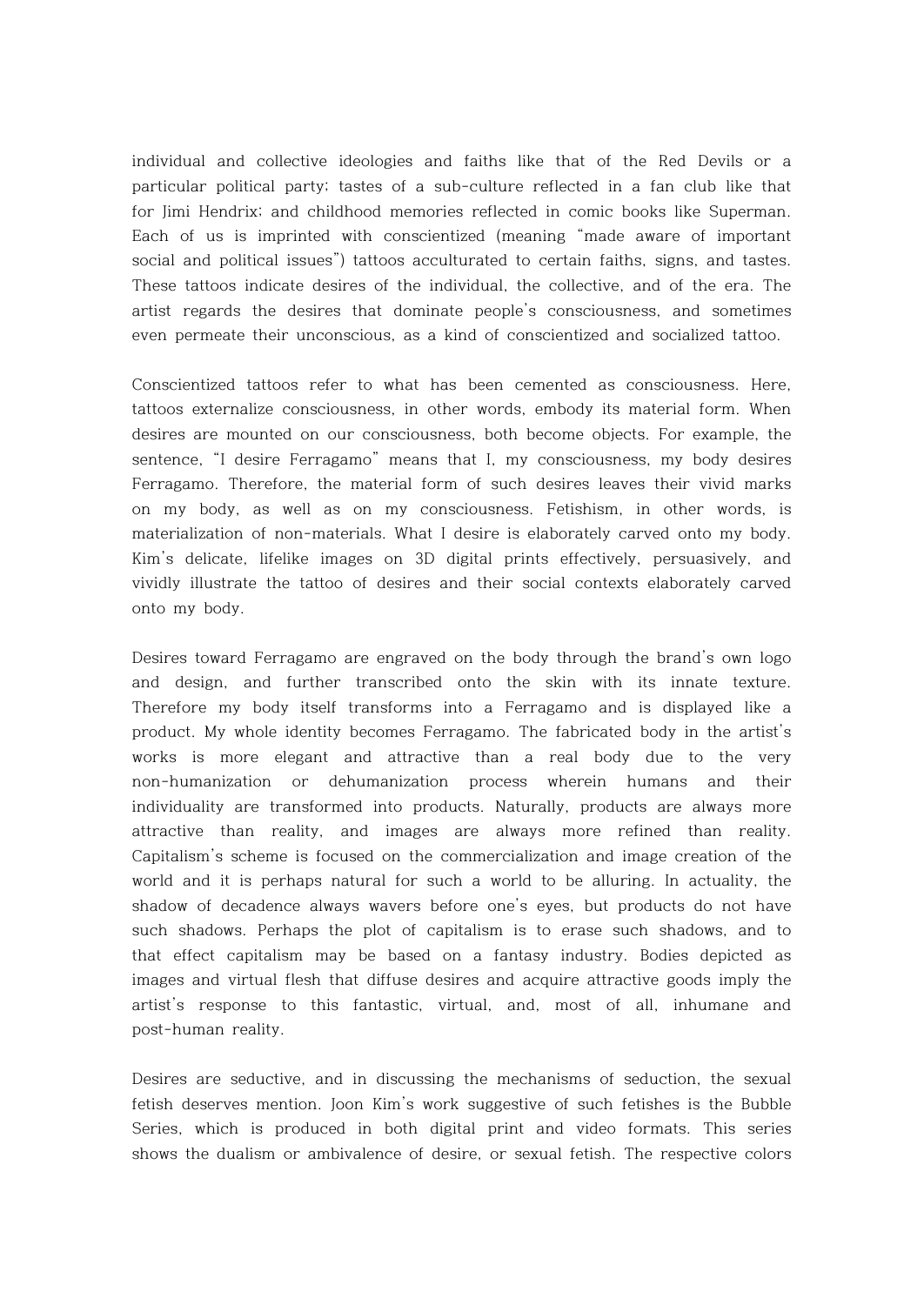of pink and ivory on the body are sensuous and sexual, while the bubbles that resemble blisters or tumors swollen on the surface of the body appear morbid. Eros and Thanatos, the personification of Eros' shadow, were collapsed into a single scene, which may be interpreted as a message against capitalism opting to erase shadows from reality. Another possible interpretation a la Jacques Lacan is the notion of the bubbles as unexpected appearance of the real world (shadow of reality) into the symbolic.

Rather than merely responding to capitalism and the desires it produces, Kim maintains a dual and ambivalent attitude. Hell, a three dimensional artwork, and Prajna, a video work whose theme is also Buddhist, could be such examples. In Prajna, which portrays Buddhist figures with large and small craters erupting here and there on the skin surface, the figures and the craters on the skin (symbolizing desire) conflict with each other. In Buddhism, desire is the origin and cause of all kinds of pain. It is the very nature of existence, the cause of karma. Without desire, there is no karma. However, humans cannot escape from desire. It is not about governing desire outside the realm of desires, but the emancipation of the self and individual journey to attain enlightenment.

In Kim's latest works, he expands the scope of his work and adopts earthenware as subject matter. He places fragmented body parts where capitalism's figures and icons of the era have been elaborately carved, tattoos of food on tableware. In this series, the artist lays out a very provocative interpretation of desire, and of sexual fetishes; he uses direct narration as a way to establish humans as objects of greed and voracity (for example, I want to eat you). A stifling feast of flesh is shown as sexual fetish, capitalist desire targeting commercialization of individuality is finally developed into the format of a meal, and desires become conspicuous in this process.

In fact, such capitalist desires are more fundamental in some of his works, such as those featuring bodies without faces. A body without a face is a body whose persona has been castrated and therefore a body whose commercialization has been thoroughly realized, implying the indiscrimination of capital. The artist also plays on the variations of this indiscrimination of capital in the form of bricolage. In other words, all kinds of heterogeneous things are hybrids that have been combined and synthesized into a single whole and target a compounded objecthood totally different from reality, resembling a virtual reality phenomenon. Instead of re-presenting, re-acting, re-identifying a knowable reality, a new reality and a virtual actuality are created. Therefore, although the appearance resembles a sensuous reality, in fact it heads towards a different dimension, one that opens up to a banquet of bodies looking like the fantasy industry of capitalism. In the end,